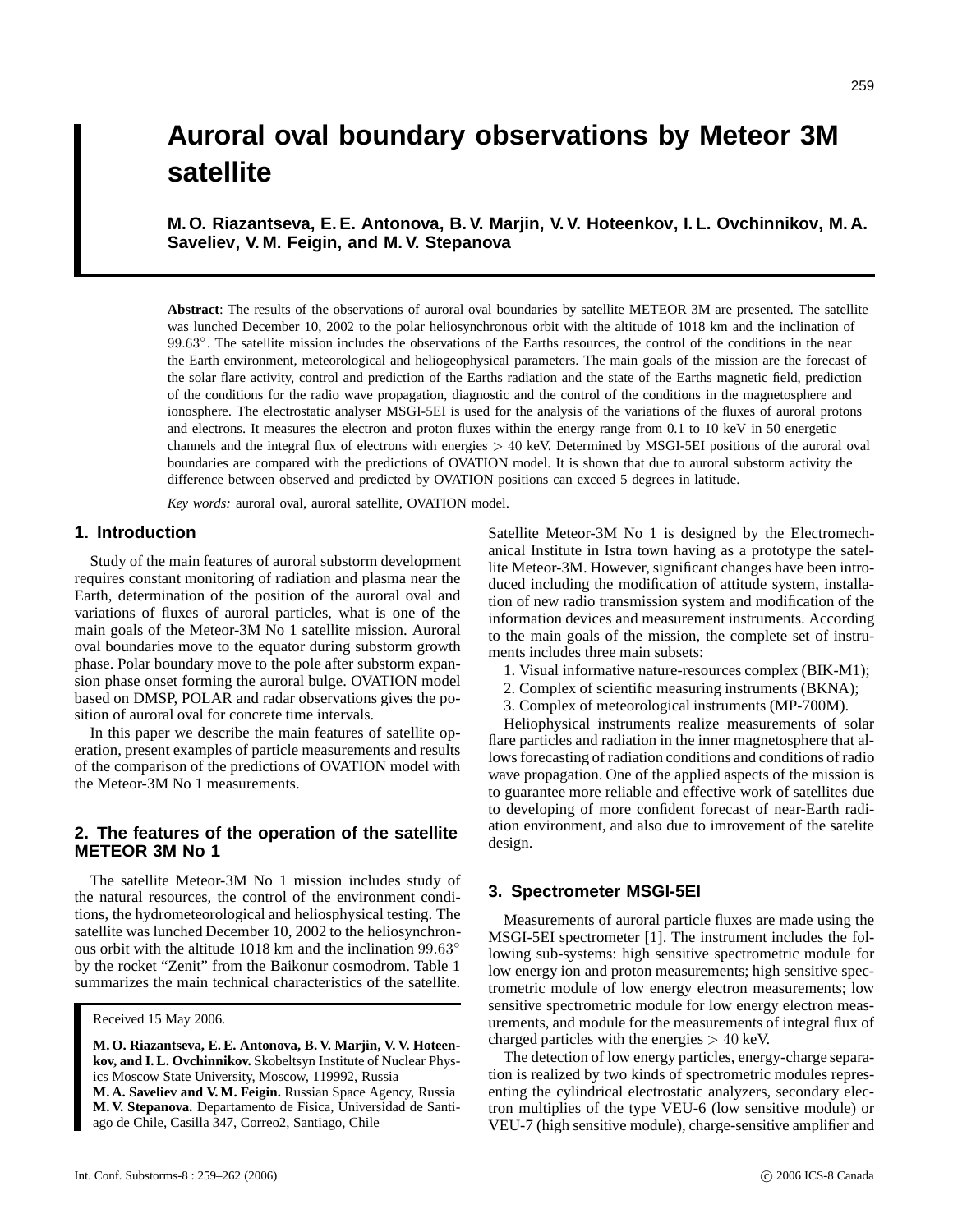| Orbital parameters,                     | Value                   |
|-----------------------------------------|-------------------------|
| technical characteristics               |                         |
| Local solar time of rising knot         | 9 h 15 min $\pm$ 15 min |
| Altitude                                | $1018.63 \pm 10.71$ km  |
| Inclination                             | $99.63^\circ$           |
| Orbital period                          | $105.33 \pm 0.06$ min   |
| Eccentricity                            | 0.000806                |
| The angle distance between turns        | $-26.334^{\circ}$       |
| Daily change of the longitude of rising | $-8.670^{\circ}$        |
| knot                                    |                         |
| Period of izorote                       | $3$ days $(41$ turn)    |
| Total mass                              | 2600 kg                 |
| Mass of the paying load                 | $800 - 1000$ kg         |
| Time of operation, year                 | greater than 3          |
| Parameters of three axial orientation:  |                         |
| accuracy                                | 10'                     |
| accuracy of the stabilization           | $0.005^{\circ}/s$       |

**Table 1.** Orbital parameters and the main technical characteristics of the Meteor-3M No 1 satellite

the device for the formation of normalized pulses. The spectrometric modules measure differential energy spectra of low energy ions (protons) and electrons in the energy range from 0.1 to 20 keV. Dynamical range of the measurements of the ion channel is  $10^3 - 10^8$  particles/(cm<sup>2</sup> · s · ster · keV). Dynamical range of the measurements of low energy electrons for the spectrometer MSGI-5EI is  $10^3 - 2 \cdot 10^9$  particles/(cm<sup>2</sup> · s · ster · keV). Measurements of energy spectra of electrons and ions (protons) have two modes, controlled by external commands. The fast one is used for the study of space-time variations during the periods of geomagnetic disturbances. The time of measurements of energy spectra is 2 s, the number of energy channels is equal 10. The second mode (the slow one) has the time of measurements of energy spectra of 10 s, but the number of energy channels is substantially higher and equal to 50. Batten gas discharge detectors realize measurements of charged particles of medium energy. Dynamical range of the integral channel constitute  $1-10<sup>3</sup>$  pulses per second. Measurements are realized in monitor regime independent on the regime of the work of spectrometer. Figure 1 demonstrates the example of auroral oval crossing.

The data base of the satellite Meteor-3M No 1 contains the values of particle fluxes with energy 0.1–10 keV and particle spectra. Every flight gives four auroral oval boundary crossing for each hemisphere to determine the auroral oval position. The determination of inner auroral oval boundary becomes difficult in cases of overlapping of auroral oval and external electron radiation belt.

### **4. Comparison of results of Meteor-3M No 1 observations with OVATION model**

OVATION model [http://sd-www.jhuapl.edu/Aurora/] (see [3, 4]) uses multiple data sets cross-calibrated to a single standard. The model gives and predicts the position of auroral oval in real time. Data from the DMSP satellites, from NASA's Polar UVI imager, from the University of Alaska, Fairbanks Meridian Scanning Photometer and SuperDARN are used for model fitting. The DMSP particle precipitation data provides the "core" of OVATION. But DMSP temporal resolution is poor (about 50 minutes per updated position). The time resolution of Polar UVI (in the LBH-L filter used for this work) is typically one image every 1 min 30 s, but auroral images are available only for the northern hemisphere. Large data gaps occur daily, whenever Polar is not in position to observe the northern hemisphere polar regions. The Super Dual Auroral Radar Network consists of a collection of HF radars located in the Northern and Southern hemispheres, but its data are used not in all cases. University of Alaska, Fairbanks MSP (Meridian Scanning Photometer) data is high time resolution, but only works (1) in darkness, (2) under fair skies, (3) when the auroral oval is within a few degrees of Fairbanks. The verification of OVATION model requires using of data of auroral satellite which was not used in OVATION model.

In this study we compare the predictions of OVATION model with the results of Meteor-3M No 1 observations. This includes the determination of the geomagnetic coordinates and time of the oval boundary crossings by Meteor-3M No 1 satellite and simultaneously the position of auroral boundaries according to the OVATION model. After that we determine a difference in degrees between both geomagnetic latitudes. Fig. 1 shows precipitating electron fluxes observed by the METEOR-3M satellite January 1, 2003. Fig. 2 shows the auroral oval position provided by the OVATION model for the event January 9, 2003. The Meteor-3M crossings of auroral oval boundaries are shown by black squares, and the closest in time DSMP satellite trajectories are shown by white squares. "R" are the results of radar measurements used in the OVATION model. As it can be seen from Fig. 2, the auroral oval position provided by the OVATION model coincides very well with the Meteor-3M No 1 measurements for the event January 9, 2003. Nevertheless this coincidence is not observed for all events analyzed. Fig. 3 shows precipitating electron fluxes observed by the METEOR-3M satellite January 8, 2003 and Fig. 4 shows the auroral oval position provided by the OVATION model for this event. The discrepancy larger than  $4^\circ$  is observed.

To make a statistical analysis of discrepancies observed we separated all events analyzed in 6 sets according to the absolute value of the difference: from 0 to 1 degrees, from 1 to degrees, from 2 to 3 degrees, from 3 to 4 degrees, from 4 to 5 degrees and larger than 5 degrees. Fig. 5 shows the results of produced analysis. Values on the ordinate axes show the number of analyzed events (in %). Upper part of the figure corresponds to the equatorial boundary of the oval; lower part corresponds to the polar boundary. It is possible to see that the model gives quite good predictions of auroral oval location in half of cases. Events with large discrepancy correspond to substorm periods or to cases when the angular difference of DMSP and Meteor-3M trajectories is larger than 20◦ (in longitudes). Medium value of the discrepancy is  $1.8^{\circ} \pm 1.3^{\circ}$  for the equatorial boundary and  $2.8^{\circ} \pm 2.5^{\circ}$  for the polar boundary.

The average positions of polar and equatorial auroral boundaries are also determined. Equatorial boundary is located at  $68^\circ \pm 4^\circ$  near noon and  $62^\circ \pm 6^\circ$  near midnight. Polar boundary is located  $77^\circ \pm 3^\circ$  near noon and  $70^\circ \pm 10^\circ$  near midnight. These values are in agreement with existing models of auroral oval position [2, 5–9].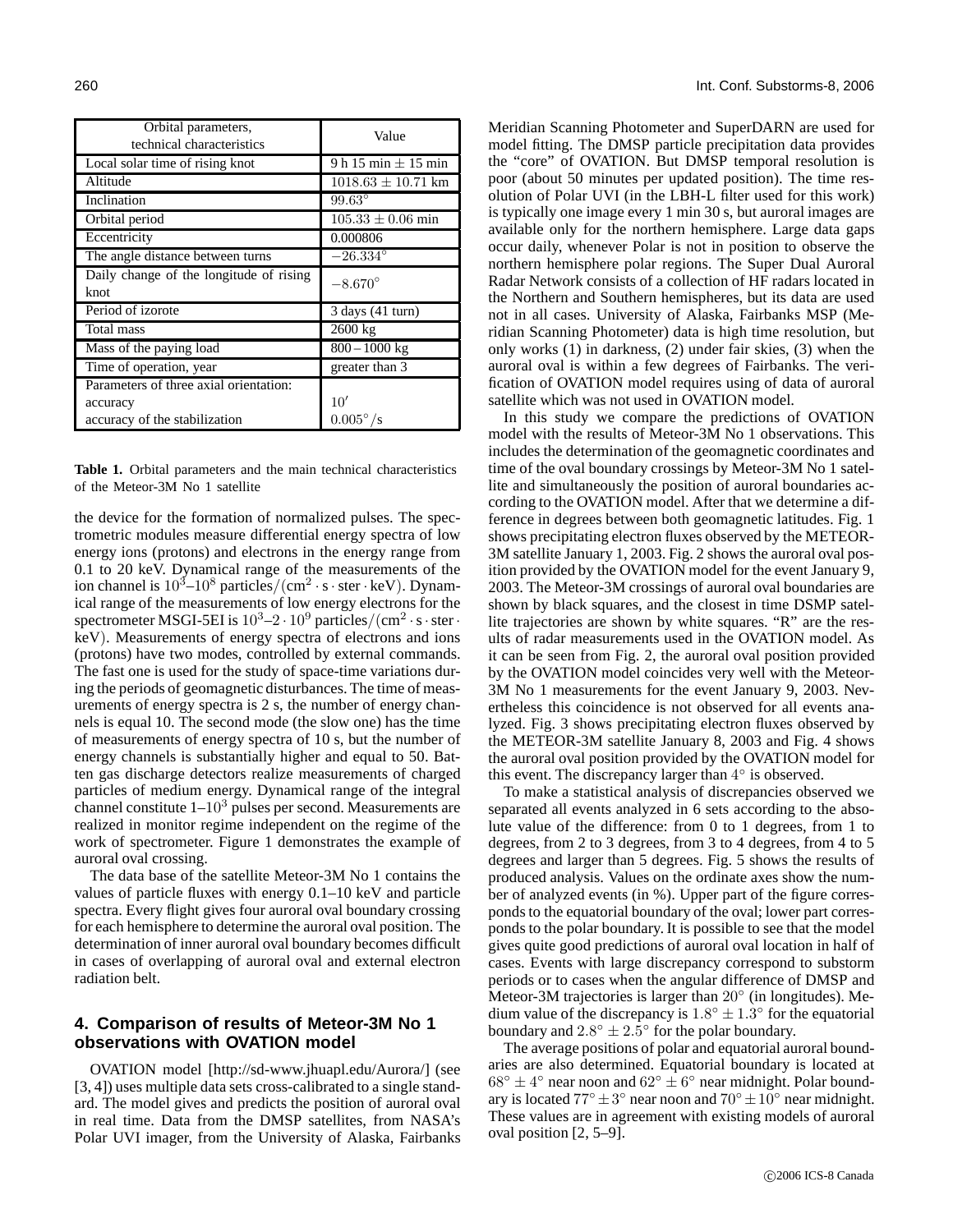

**Fig. 1.** Precipitating electron fluxes observed by the METEOR-3M satellite January 9, 2003

NORTH CAP



**Fig. 3.** Precipitating electron fluxes observed by the METEOR-3M satellite January 8, 2003

NORTH CAP



**Fig. 2.** Visualization of the results of the comparison of the OVATION model with Meteor-3M No 1 data for the January 9, 2003 event. Crossings of the Meteor-3M No 1 trajectories of the auroral oval are shown by black squares, white squares show nearly simultaneous crossings by one of the DMSP satellites, R are the results of radar measurements used in OVATION model

End Time 08 Jan 2003 - 22:50 180 90 JHU/APL Normalized B2i -67 Flux 379 MWb Equivalent Kp  $\bar{ }$  $1.3$  Global e- $E-Flux =$ 7.6 MW

**Fig. 4.** Visualization of the results of the comparison of the OVATION model with Meteor-3M No 1 data for the January, 8, 2003 event